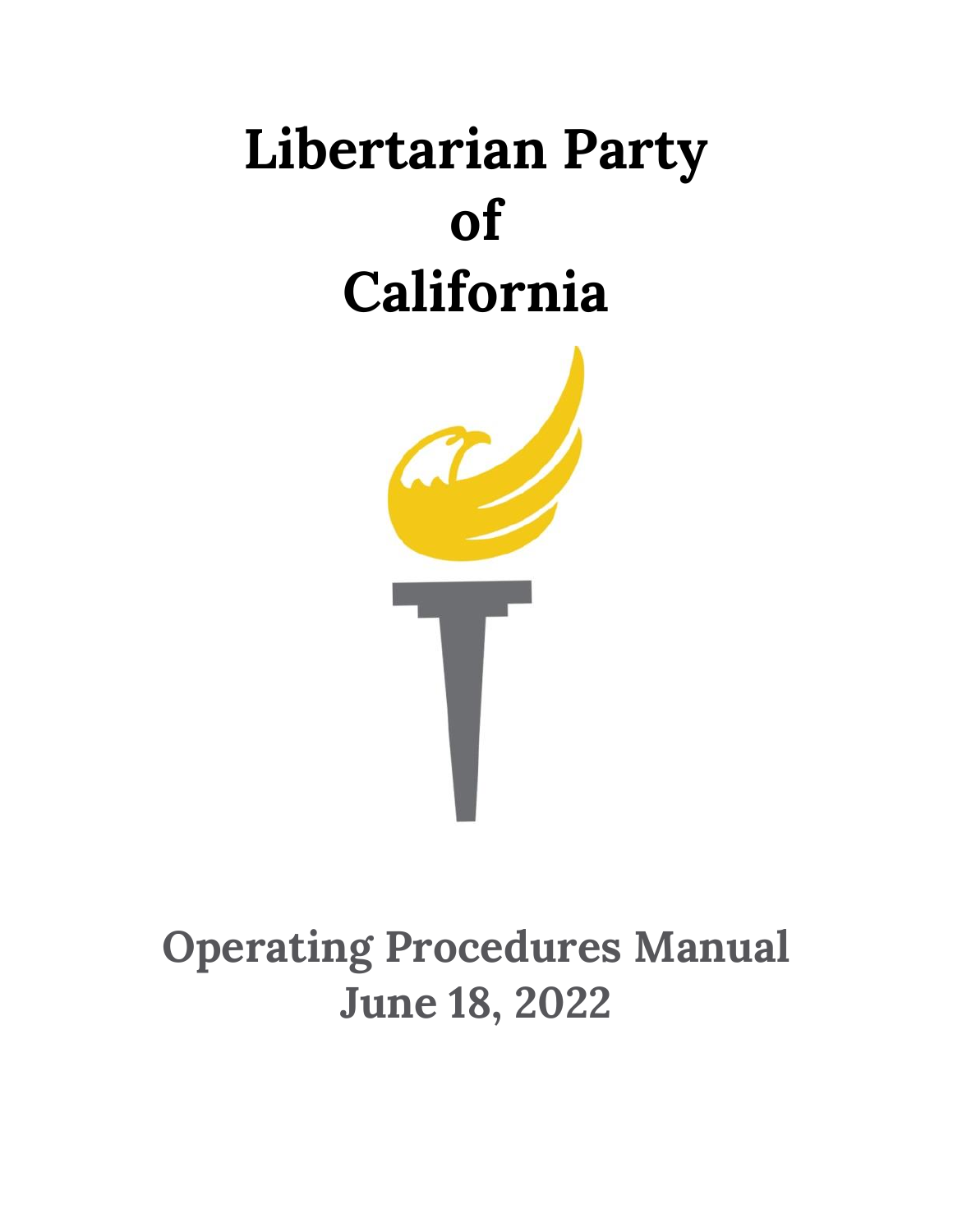# **Contents**

<span id="page-1-0"></span>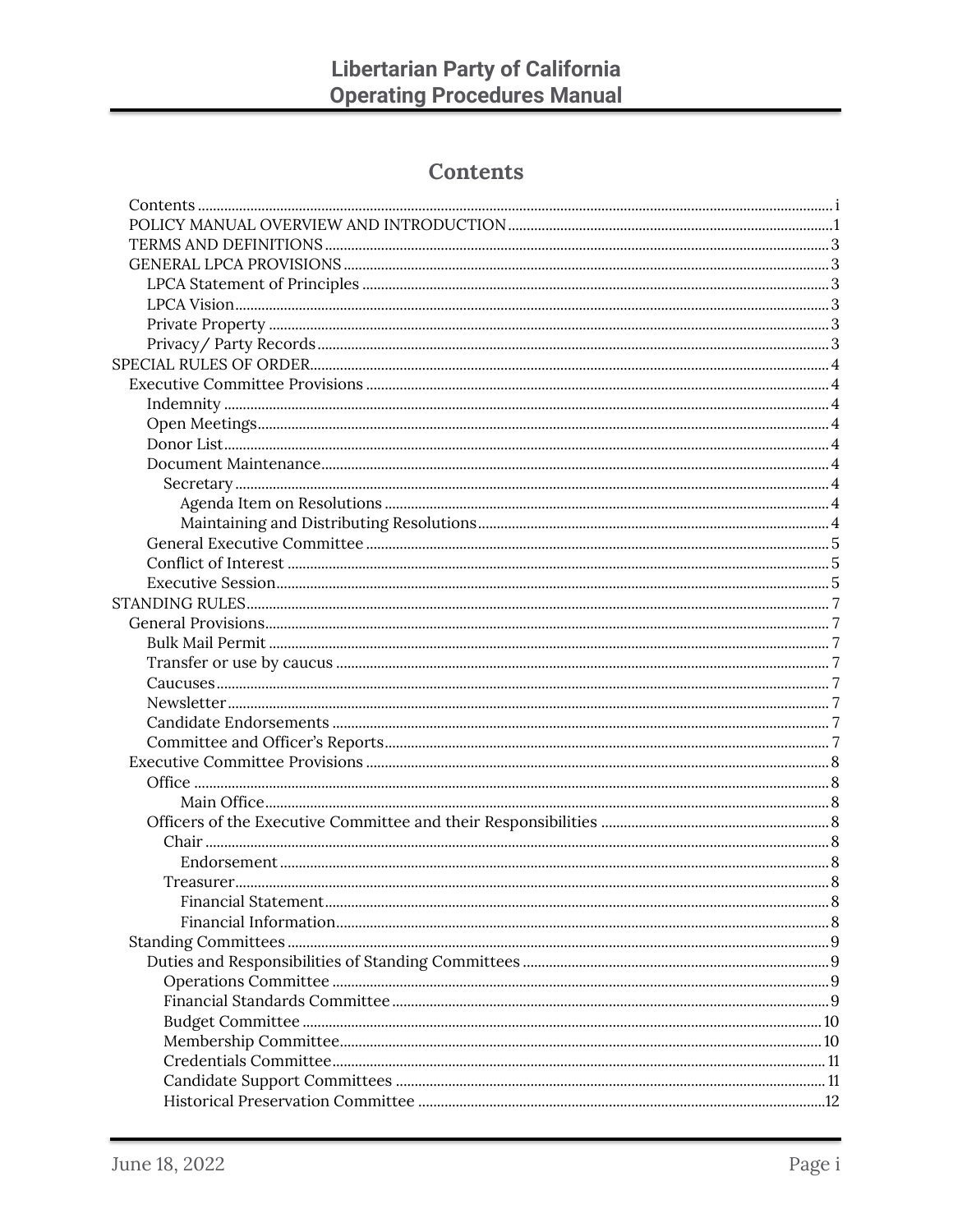# **Libertarian Party of California<br>Operating Procedures Manual**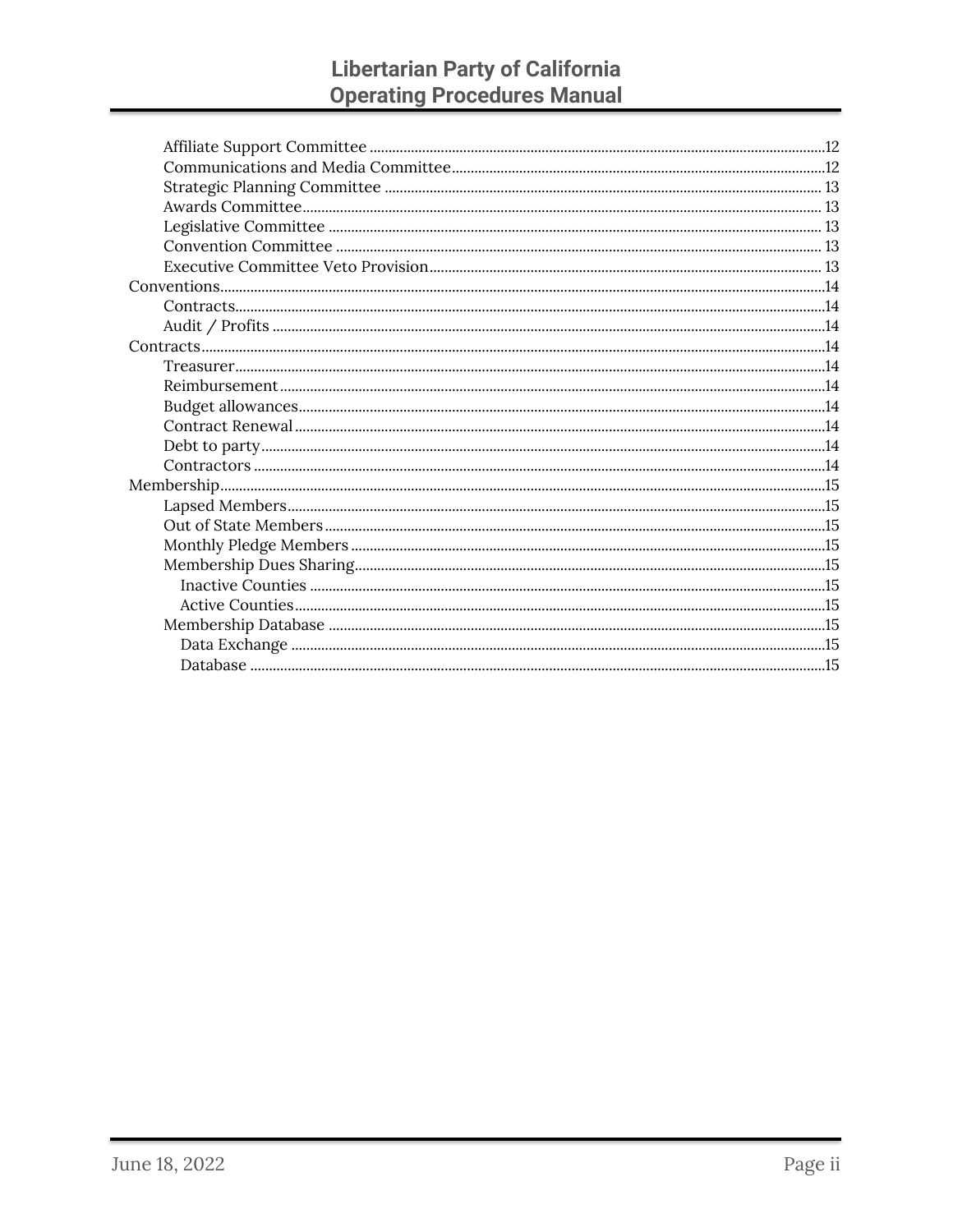# **POLICY MANUAL OVERVIEW AND INTRODUCTION**

<span id="page-3-0"></span>An organization is subject to public law and such other rules it adopts to govern its operation.

The rules governing the Libertarian Party of California Executive Committee are as follows and supersede each other in the order listed:

- Bylaws: Prescribe how the organization shall function. They may not be suspended, except for clauses that provide for their own suspension or clauses clearly in the nature of rules of order.
- Special Rules of Order: Relate to rules for orderly transaction of business that differ from those contained in the adopted parliamentary authority.

Special Rules of Order [previously referred to as Standing Resolutions (89)] are rules for orderly transaction of business (i.e. relating to parliamentary procedure) that differ from those contained in the adopted parliamentary authority. They are superseded only by the Bylaws and any applicable procedural rule prescribed by federal, state or local law, unless the rules in such documents specifically provide for their own suspension.

A special rule of order may be adopted, amended, rescinded or suspended. Adoption, amendment, or rescission requires either (a) a two-thirds vote with previous notice or (b) a vote of a majority of the entire membership of the Libertarian Party of California Central Committee.

- Rules of Order: Relate to orderly transaction of business. These are usually contained in the adopted parliamentary authority, which in this case is the latest edition of *Robert's Rules of Order, Newly Revised* (RONR).
- Standing Rules: Shall be limited to matters of policy and shall define the operating procedures of the Executive Committee.

Standing Rules [previously referred to as Advisory Resolutions (89)] relate to details of administration. They are superseded only by the parliamentary authority, Special Rules of Order, Bylaws and any applicable procedural rule prescribed by federal, state or local law, unless the rules in such documents specifically provide for their own suspension.

A standing rule may be adopted, amended, rescinded or suspended. Adoption requires a majority vote. Amendment or rescission requires either (a) a majority vote with previous notice or (b) without notice a two-thirds vote, or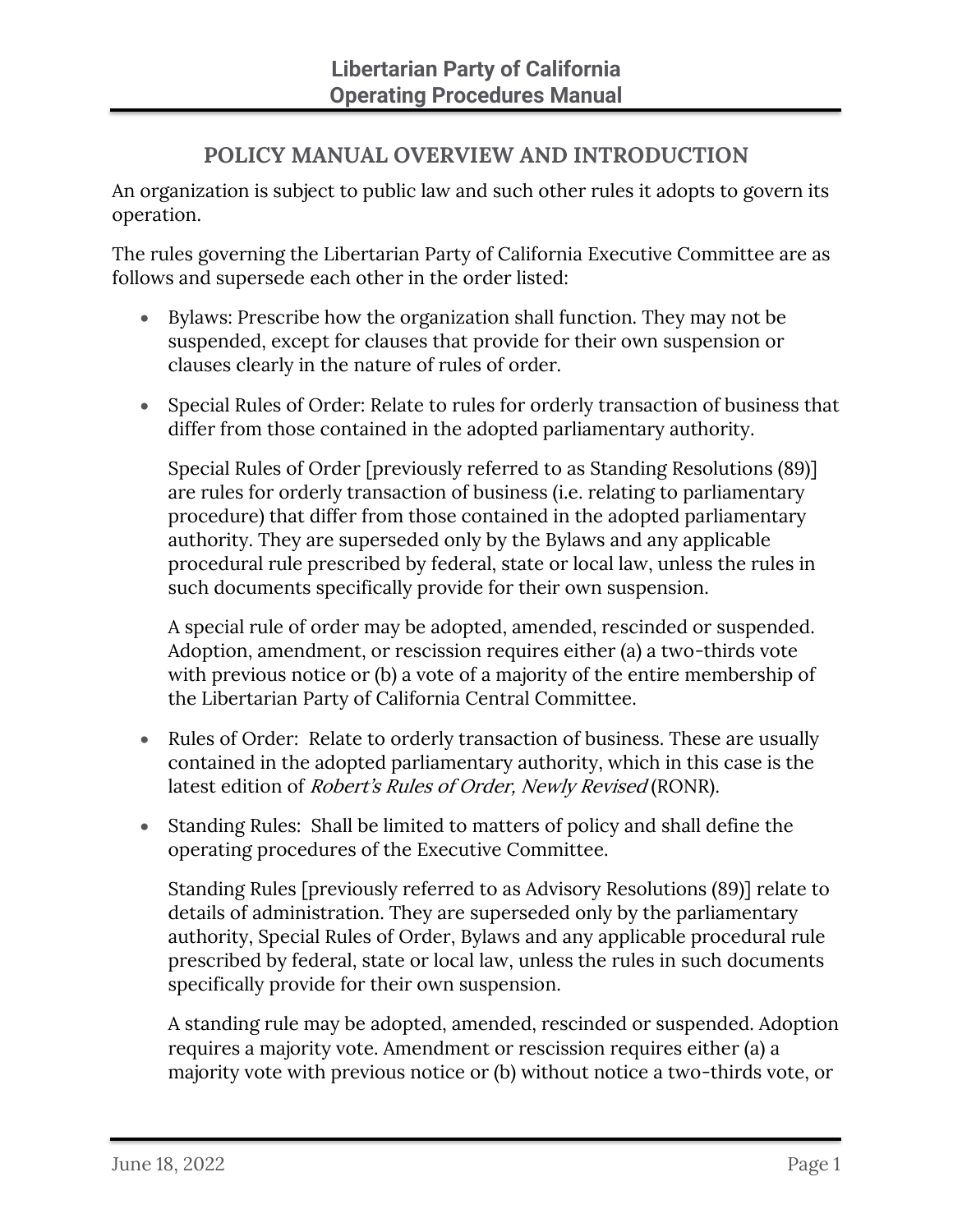(c) a majority of the entire membership of the Libertarian of California Central Committee.

• This Policy Manual is a compilation of the rules governing the Libertarian Party of California not already reflected in its bylaws or rules of order.

This is not a complete record of all Special Rules of Order or Standing Rules (formerly referred to as Standing and Advisory Resolutions) as the Libertarian Party of California Standing and Advisory Resolutions, which was last updated in March of 2000, was the most current version available in 2017 when this manual was initially updated. Being that not all Convention and Executive Committee Minutes were available to the then current Secretary, any resolutions adopted in the unavailable minutes are not reflected in the current document.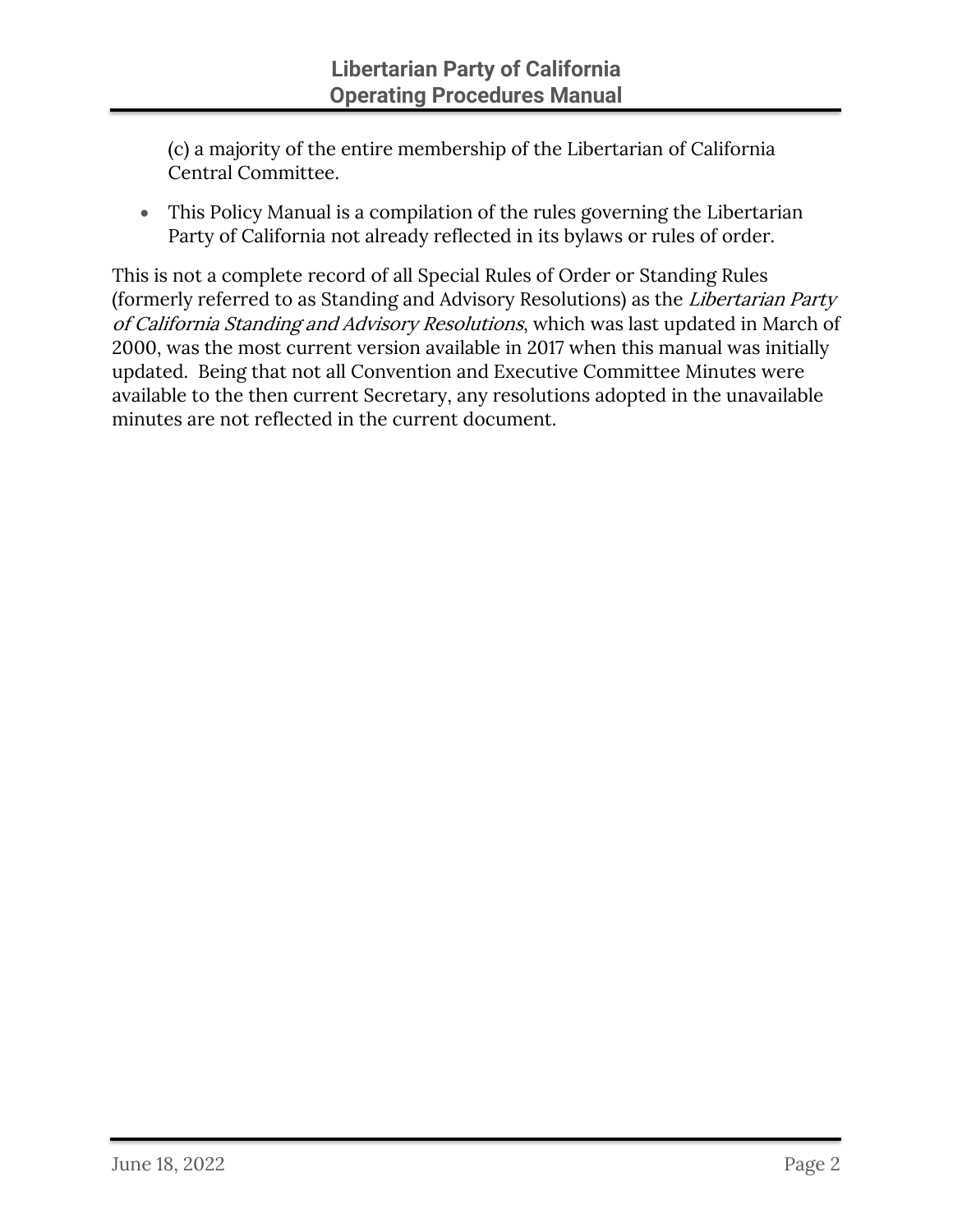# **TERMS AND DEFINITIONS**

<span id="page-5-0"></span>The following terms may be used throughout this document:

- "LPCA" is the Libertarian party of California; also referred to as the *Party*
- "Central Committee Member" is a person who is eligible to vote on Party business consistent with the Bylaws and Convention Rules
- "Executive Committee" is Officers and At-Large members elected by the Central Committee at the annual Conventions, as prescribed in the Party's Bylaws
- "Party Platform" or "Platform" is the Platform of the Libertarian Party of California

# **GENERAL LPCA PROVISIONS**

## <span id="page-5-2"></span><span id="page-5-1"></span>**LPCA Statement of Principles**

The Libertarian Party of California endorses the Statement of Principles and Platform of the National Libertarian Party. (2-83-40.2)

## <span id="page-5-3"></span>**LPCA Vision**

The vision of the LPCA shall be to create a freer California by: advancing the cause of liberty by electing a majority of libertarians in public office, successfully advocating for liberty through initiatives, referendums, and legislative efforts, and changing the hearts and minds of the people of California. (06/08/2022)

#### <span id="page-5-4"></span>**Private Property**

Anyone acting on behalf of the LPCA will leave privately owned property at the request of the owner or owner's agent. (5-79-5.5)

# <span id="page-5-5"></span>**Privacy/ Party Records**

The LPCA respects the privacy of its members. Access to Libertarian Party records shall be withheld in all circumstances, except in the context of a litigation or law enforcement inquiry in which a court orders the records disclosed. (06/08/2022)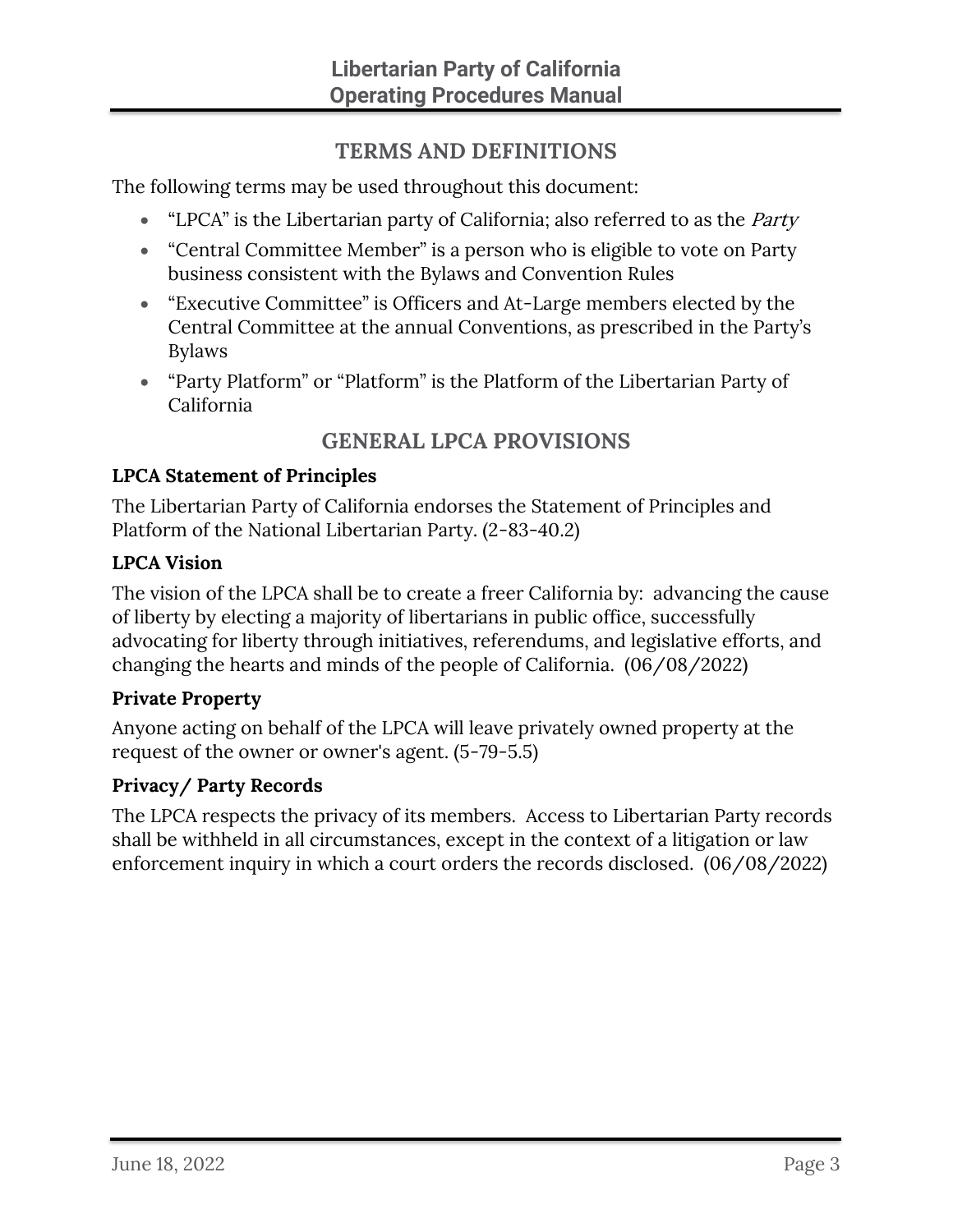# <span id="page-6-0"></span>SPECIAL RULES OF ORDER

# **Executive Committee Provisions**

#### <span id="page-6-2"></span><span id="page-6-1"></span>**Indemnity**

The LPCA and the Executive Committee indemnifies officers and Executive Committee members past and present from any and all liabilities imposed by any governmental agency incurred in the reasonable exercise of their official duties. (3- 89-05.3)

#### <span id="page-6-3"></span>**Open Meetings**

All Committees which exist at the pleasure of the Executive Committee, shall establish, maintain, and exercise an open door policy inclusive to members of the Executive Committee of the LPCA. Further, no such Committee shall be exempt from this policy without prior approval of two-thirds of the entire Executive Committee. (5-84-76.5)

#### <span id="page-6-4"></span>**Donor List**

**Limits on use:** The LPCA donor list shall be kept confidential to the state organization unless three out of four LPCA Executive Committee officers agree to share the donor list with candidates, or initiative and referendum committees, upon their request. (06/08/2022)

#### <span id="page-6-5"></span>**Document Maintenance**

#### <span id="page-6-7"></span><span id="page-6-6"></span>**Secretary**

#### **Agenda Item on Resolutions:**

There shall be a permanent agenda item for the evaluation of Standing Resolutions at each Executive Committee meeting. (11-89-11.1)

#### <span id="page-6-8"></span>**Maintaining and Distributing Resolutions:**

- 1) The Secretary is instructed to research the records of the LPCA and Prepare a list containing the complete text of all policy statements, resolutions and committee appointments made by the Executive Committee that are Currently relevant and in effect. The date of each item shall be included.
- 2) It shall be considered part of the Secretary's job to maintain the Compiled resolutions report and keep it up to date.
- 3) The Secretary shall provide copies of the report and of the minutes of the previous Executive Committee meeting for distribution to all new members of the Executive Committee at the first meeting held each year following Convention.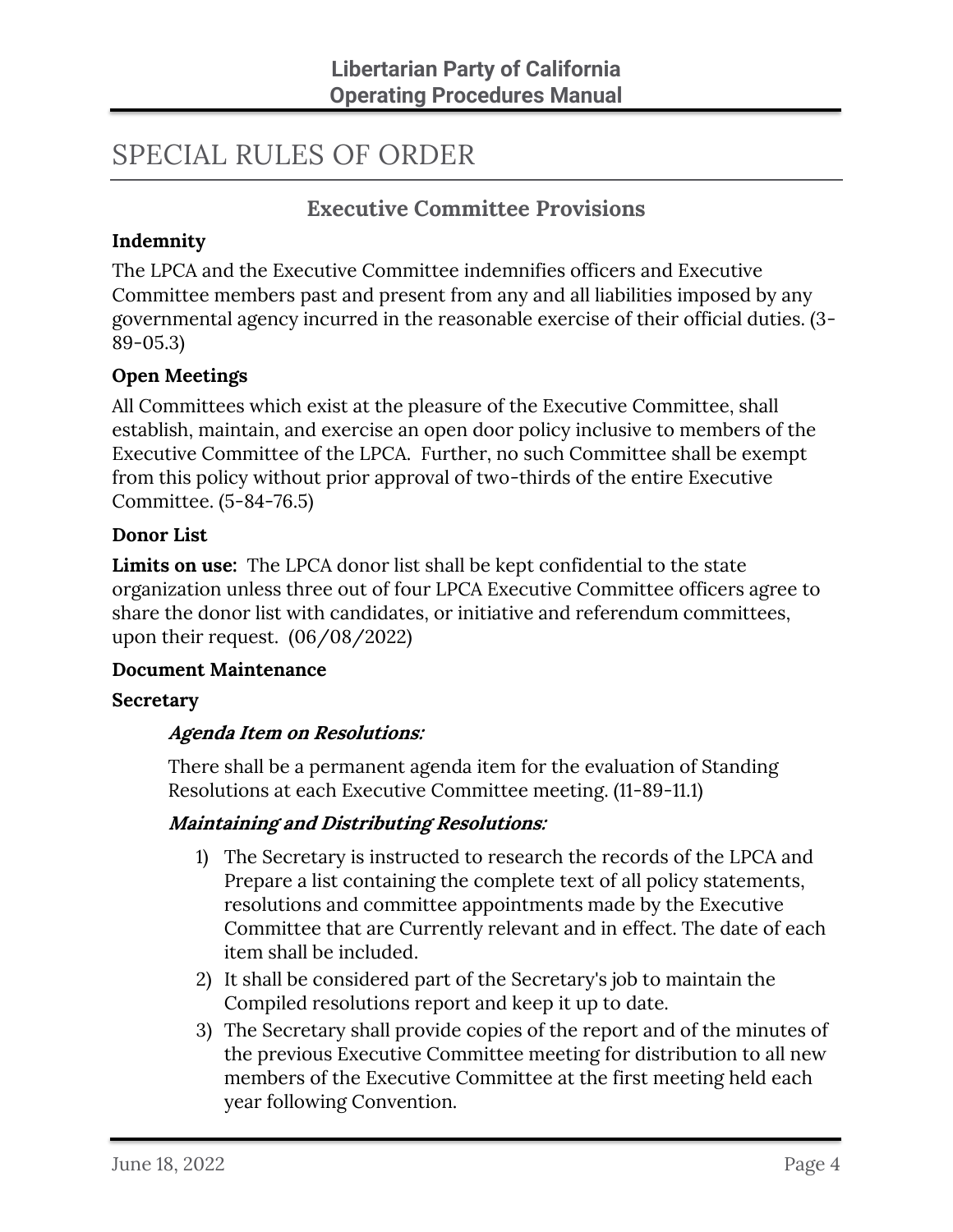4) This motion shall be included in the report. (11-79)

# <span id="page-7-0"></span>**General Executive Committee**

Payments to officers and employees of the Libertarian Party (other than payroll) shall be approved in writing by the Treasurer, except for payments to the Treasurer to be approved by the Chair. This written approval (sign-off or signature on the invoice/expense report) would act in concert with the present review by the Treasurer to assure the highest level of review for such expense reimbursements. (09/16/2000)

No member or officer of the LPCA Executive Committee is permitted to authorize any expenses greater than the amount budgeted or be reimbursed for any expenses greater than the amount budgeted. (11/14/2016)

## <span id="page-7-1"></span>**Conflict of Interest**

Each Executive Committee Member and each Party officer or employee shall disclose to the Executive Committee situations in which such personal and economic or other interests, or duties to others, might conflict with the interests of the Party in the discharge of his/her duties. Any such disclosure shall be made at the earliest opportune moment, prior to the discharge of such duties and clearly set forth the details of the conflict of interest, in a written disclosure statement provided to the Secretary. No Executive Committee Member, Party officer or employee shall: (a) transact business with the Party unless the transaction is fair and equitable to the Party; or (b) use information gained in the discharge of Party duties to the disadvantage of the Party. The Secretary shall maintain a register of all declared potential conflicts of interest by Executive Committee members. This register will be presented and distributed to all Executive Committee members at each regular Executive Committee meeting. (09/08/2018)

#### <span id="page-7-2"></span>**Executive Session**

The Libertarian Party of California (LPCA)'s Executive Committee may enter into Executive Session only in compliance with this Special Rule of Order:

- The motion to enter into Executive Session must list all reasons for doing so; only items listed in the reasons for entering Executive Session shall be considered during Executive Session
- The motion to go into Executive Session shall require a two-thirds vote of the members of the Executive Committee present and voting
- No action can be taken while in Executive Session
- During Executive Session discussion of action which may be taken in Open Session can occur

Recordings shall be made, and minutes taken, during Executive Session. However,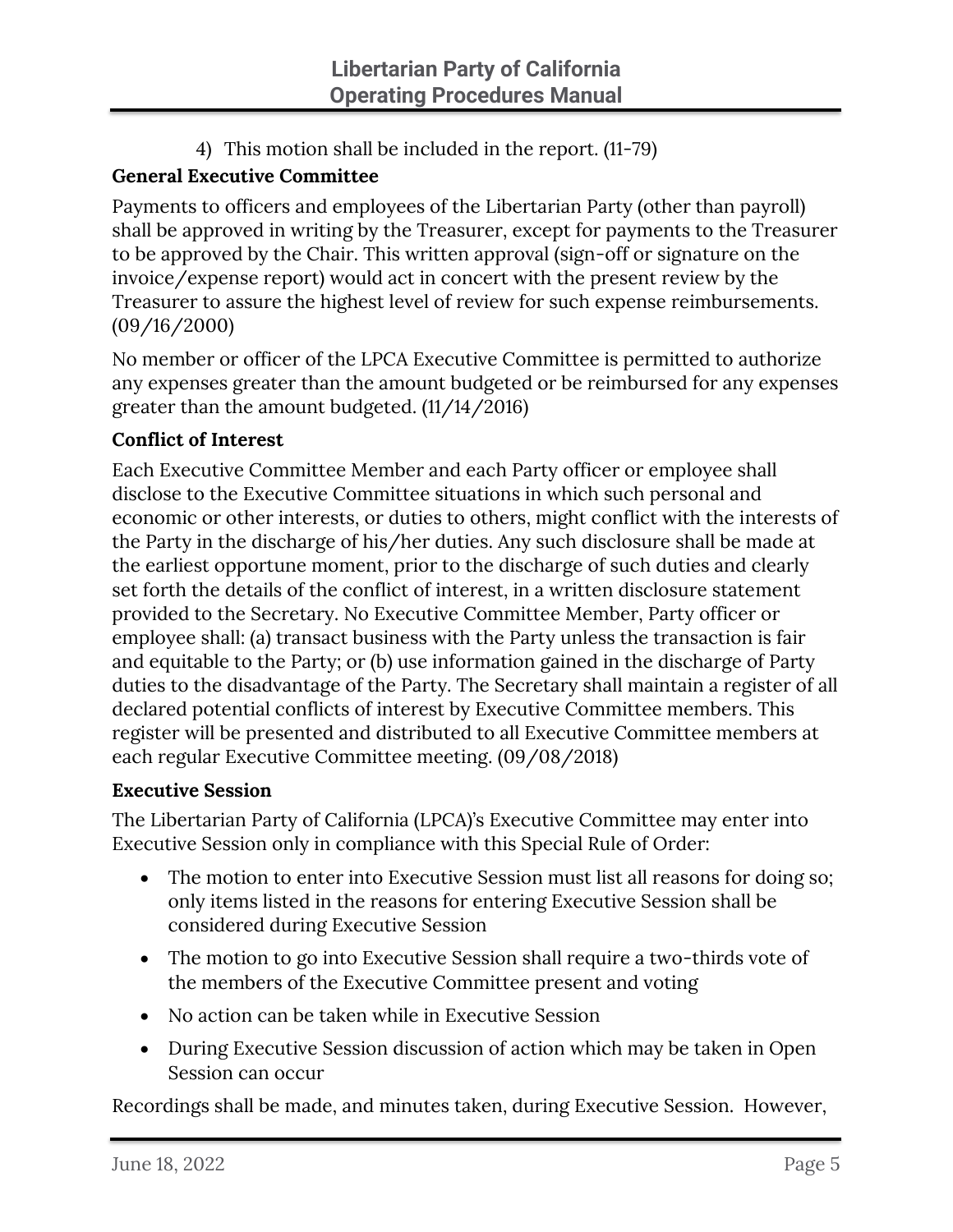such recordings and minutes shall only be made available to the members of the LPCA Executive Committee until such time as the LPCA Executive Committee, by two-thirds vote, incorporates such recordings and minutes into the public record. Nothing in this section shall require the LPCA Executive Committee to ever make these records public.

Any LPCA Executive Committee member who is unwilling to commit to maintaining the confidentiality regarding any particular Executive Session is obligated to excuse themselves from the entire Executive Session, and to request that the Secretary note their absence from the Executive Session in the minutes of the meeting.

A participant in an Executive Session may publicly disclose information discussed during the Executive session if the same information is publicly available from other sources, not as the result of a participant's misconduct, and the participant does not reveal that it was discussed in Executive Session, or if the LPCA Executive Committee, and all participants in the Executive Session, first consent to its release.

All other aspects of Executive Session, not specifically addressed above, will be in conformance with the newest edition of Robert's Rules of Order, Newly Revised. (01/18/2020)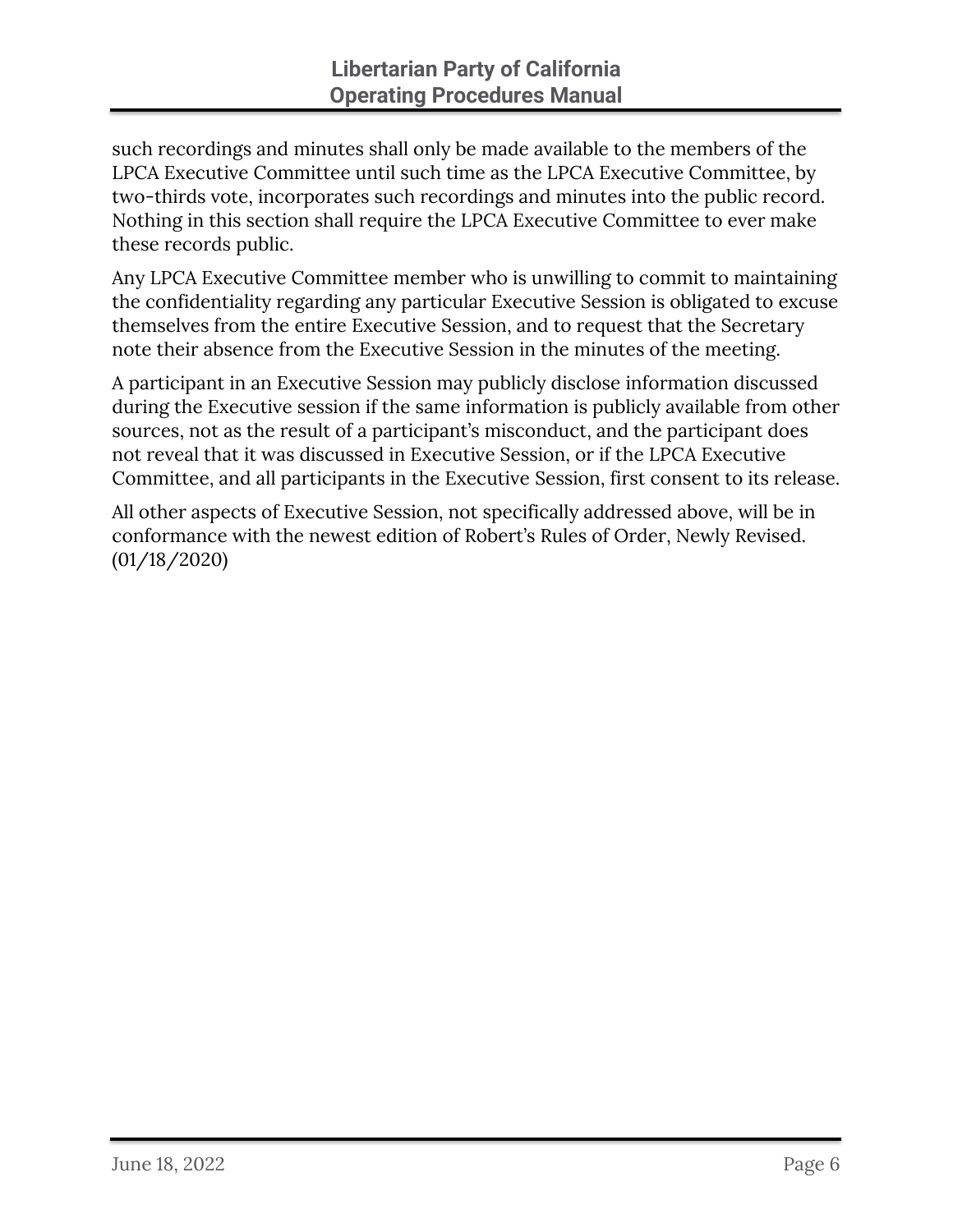# <span id="page-9-0"></span>STANDING RULES

The rules appearing hereafter in this Manual shall constitute "Standing Rules," within the definition of that term as set forth on page 1 hereof, and shall be subject to modification in accordance with such definition, except to the extent the treatment of a particular rule as a Standing Rule would conflict with a Special Rule of Order, the parliamentary authority or the Bylaws.

# **General Provisions**

#### <span id="page-9-2"></span><span id="page-9-1"></span>**Bulk Mail Permit**

<span id="page-9-3"></span>**Transfer or use by caucus:** No Region shall on behalf of any caucus, use or transfer its right to the LPCA bulk mailing permit. (8-79-13.8)

#### <span id="page-9-4"></span>**Caucuses**

The LPCA policy on Caucuses within the Party shall be:

- 1) For recognition as a caucus a group must provide to the Executive Committee, each year, a list of at least ten members who are members of the LPCA, and a statement of purpose that is consistent with the Libertarian Party Statement of Principles.
- 2) Each Caucus, with its contact information, shall be listed on the Party's official website. (12/11/2021)

#### <span id="page-9-5"></span>**Newsletter**

The newsletter shall actively promote email subscriptions to the LPCA Newsletter within each newsletter and send out to email subscribers a message alerting them to the publication of new issues with a link to the LPCA website. The LPCA shall delete regular mail subscriptions of those who subscribe online. (06/05/2022)

#### <span id="page-9-6"></span>**Candidate Endorsements**

Any member of the Libertarian Party of California's Central Committee can appear on the Party's Website, on a separate sub-page titled "Who's Running" as a candidate for office which will include only names and links to candidate websites. Inclusion on this page will not be construed as an Endorsement. (09/23/2017)

The Executive Committee shall only endorse one candidate for each elected office. (06/08/2022)

#### <span id="page-9-7"></span>**Committee and Officer's Reports**

Prior to each Executive Committee Meeting all Committee and Officer's reports shall be submitted to the Party's Chair and Secretary a minimum of 1 week before the meeting: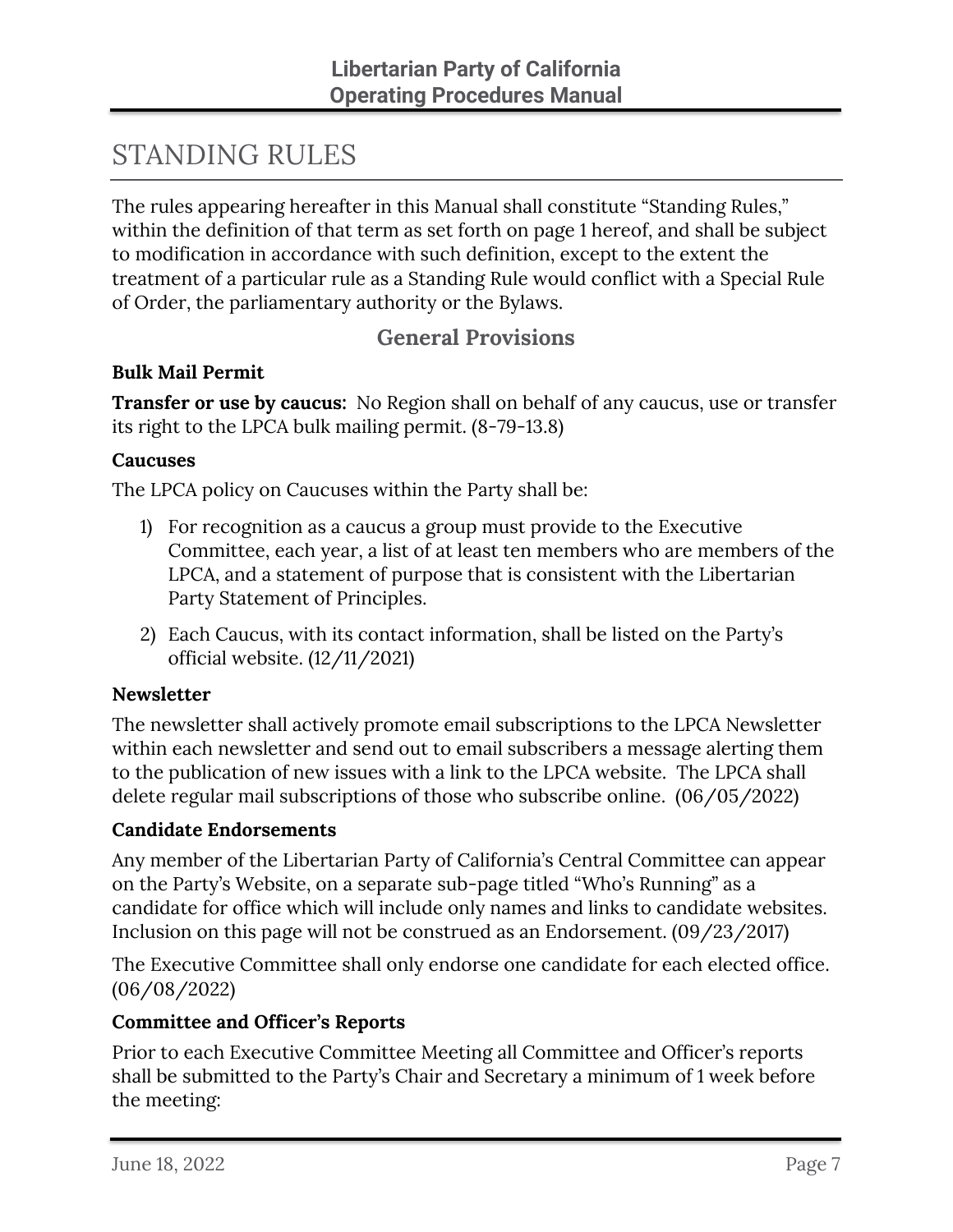- 1. To be included in the Agenda
- 2. To be included in the appendices of the Meeting Minutes
- 3. For publication to the Executive Committee

Prior to the Party's Annual Convention all Committee and Officer's report shall be submitted to the Party's Secretary (unless a Committee meets just prior to the Convention, such as the Platform Committee) a minimum of 2 weeks before the Convention for publication to the full Executive Committee and the full Central Committee.

Additional commentary during the report, as well as questions and subsequent motions, need not be included in the submitted report and shall be included in the body of the meeting's minutes. (12/02/2017)

# **Executive Committee Provisions**

#### <span id="page-10-2"></span><span id="page-10-1"></span><span id="page-10-0"></span>**Office**

#### **Main Office:**

The Sacramento Office, located at 770 L Street #950, Sacramento, CA 95814 shall be retained as the LPCA main mailing address. (07/12/2017)

#### <span id="page-10-3"></span>**Officers of the Executive Committee and their Responsibilities**

#### <span id="page-10-5"></span><span id="page-10-4"></span>**Chair**

#### **Endorsement:**

The Chair shall have the responsibility of contacting organizations either opposing or backing statewide propositions, informing them of our support.  $(1-94-11.1)$ 

#### <span id="page-10-7"></span><span id="page-10-6"></span>**Treasurer**

#### **Financial Statement:**

Henceforth, as a matter of policy, the Treasurer shall distribute a statement of financial condition and sources and uses of funds to members of the Executive Committee, prior to or at each meeting of that body. (1-82-55.11)

#### <span id="page-10-8"></span>**Financial Information:**

The Treasurer is directed to provide any member of the Executive Committee, upon request, detailed financial transaction reports (to include income and expenses without personally identifying information) via email or other electronic means. (02/26/2017)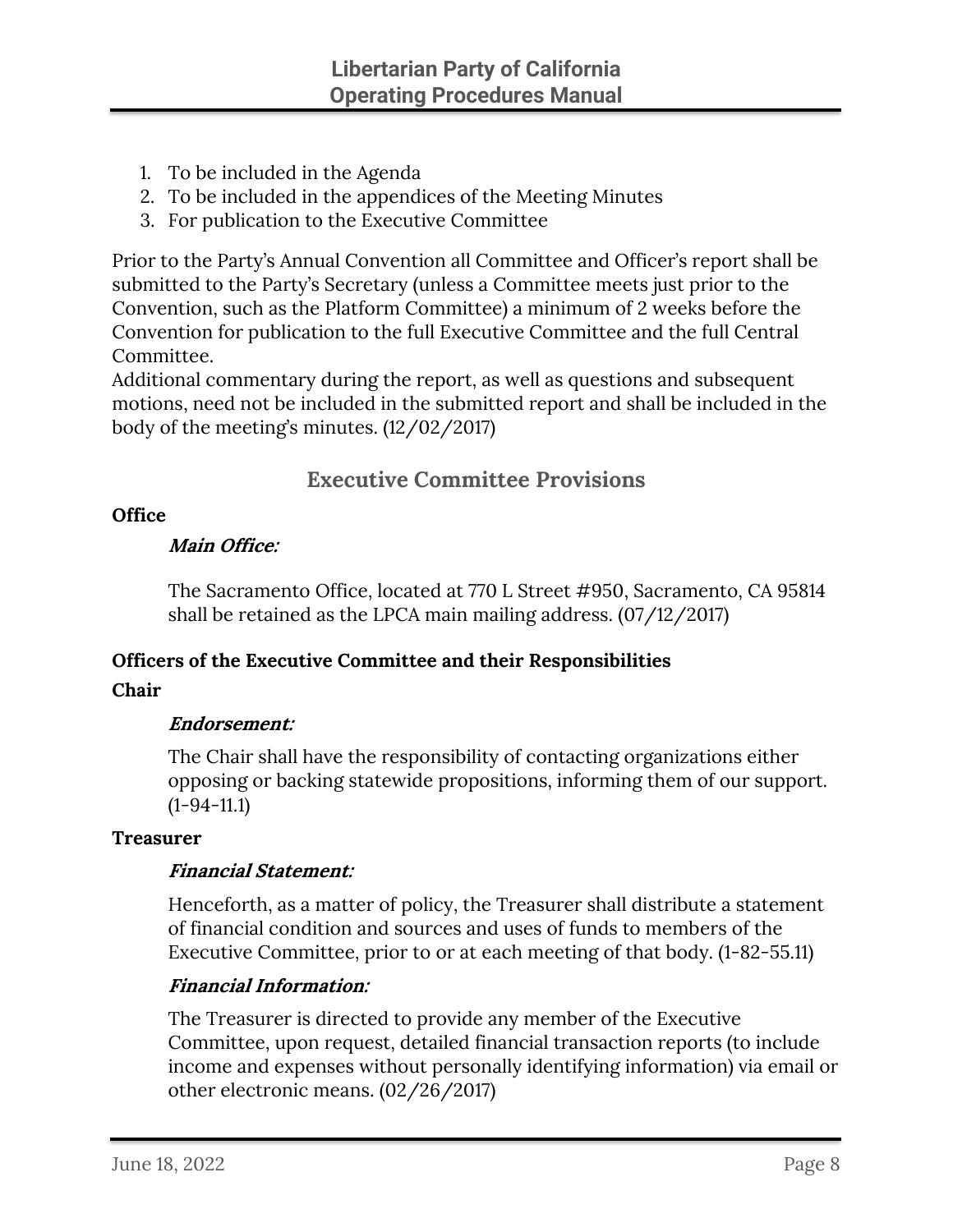# **Standing Committees**

# <span id="page-11-1"></span><span id="page-11-0"></span>**Duties and Responsibilities of Standing Committees**

#### <span id="page-11-2"></span>**Operations Committee**

The Operations Committee shall justify any vote or action taken in writing within 24 hours of the respective vote or action taken. (05/31/2015)

#### <span id="page-11-3"></span>**Financial Standards Committee**

#### **Purpose:**

The Executive Committee shall appoint a Financial Standards Committee during the first three months after a convention. The Financial Standards Committee serves at the pleasure of the Executive Committee. Financial Standards Committee shall obtain, no later than 30 days after the creation of the Committee the financial records of the LPCA for the fiscal year ending December 31. (Revised 09/23/2017)

A written report shall be prepared as to the Financial Standards Committee's findings, to be submitted to the LPCA Secretary no later than two days prior to the commencement of the convention and included in the year-end report. (Revised 09/23/2017)

Additional audits shall be performed upon request by the Executive Committee or the Operations Committee.

The Financial Standards Committee shall have access to all financial records as required to perform the required audits. (Revised 09/23/2017)

#### **Financial Standards Committee Responsibilities Include:**

- 1) The Financial Standards Committee shall review the review of all books by the CPA, as budgeted in the LPCA's budget, and incorporate that into their annual report to the convention. (01/18/2020)
- 2) Review the receipts and expenditures for authorization and proper coding according to the LPCA budget.
- 3) Verify the existence and valuation of the assets and liabilities of the LPCA.
- 4) Review and evaluate the system of internal controls and make recommendations as needed.
- 5) Review the reports generated and provide an opinion as to their accuracy and adequacy. (1-94-4.1)
- 6) Review and confirm compliance with reporting to all Government financial reporting agencies. (09/23/2017)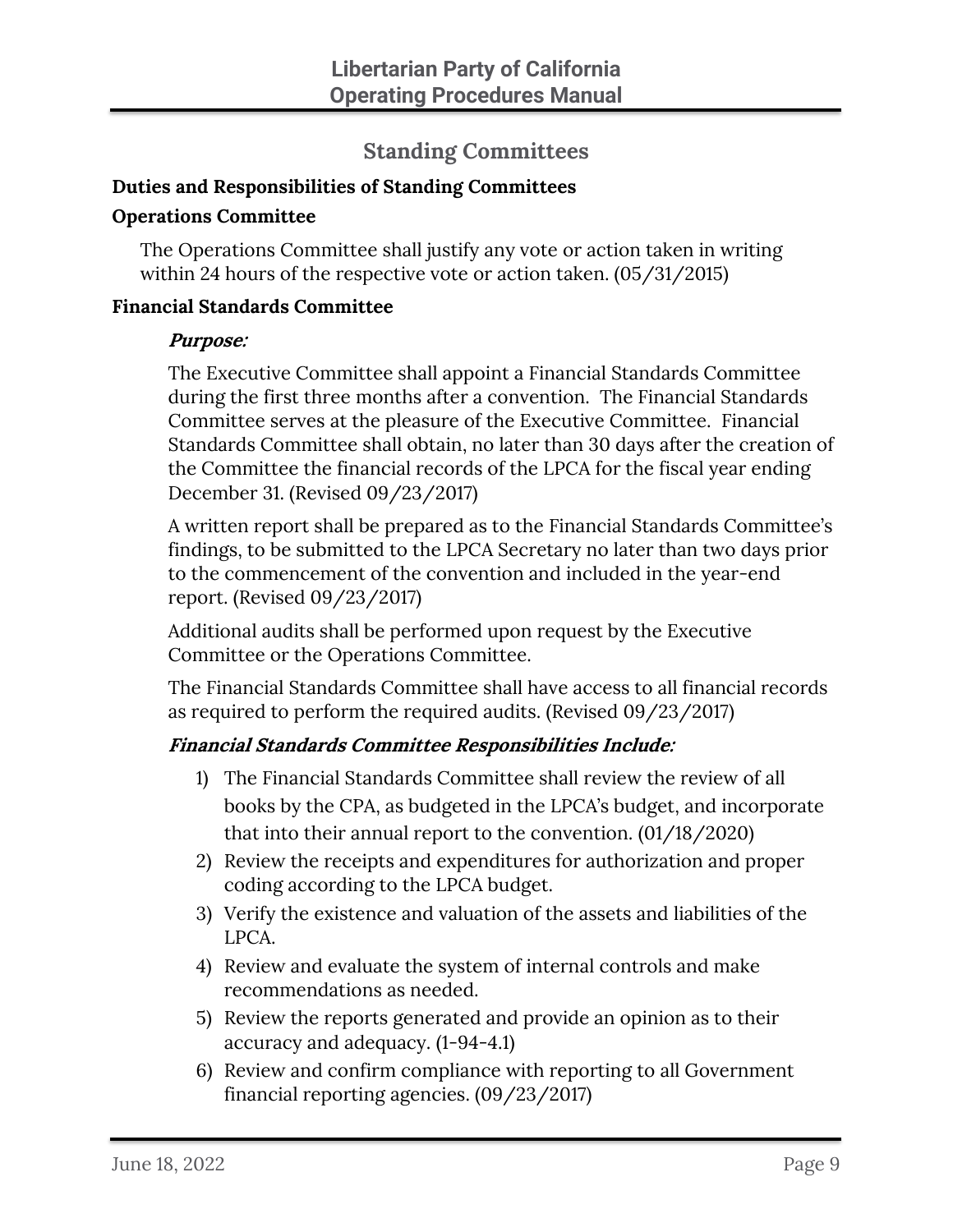#### <span id="page-12-0"></span>**Budget Committee**

- 1) The operations of the LPCA shall be governed by a budget adopted by the Budget Committee.
- 2) The Budget Committee shall consist of the Treasurer and four members elected by the Executive Committee at the first quarterly Executive Committee meeting following the convention. It will consider and construct a budget of income and expenditures for a period of January 1 through December 31 and distribute the budget to the Executive Committee at its final meeting of the fiscal year for ratification. (05/18/2019)
- 3) The Executive Committee may amend the budget by deletion at any time with a majority vote. Any other changes by the Executive Committee will require a 2/3 vote.
- 4) The Treasurer shall present the Budget Report and the adopted budget at the Party's annual convention. (05/18/2019)

#### <span id="page-12-1"></span>**Membership Committee**

A Membership Committee, made up of five Central Committee Members, shall be elected by the Executive Committee at the first quarterly meeting after the LPCA Annual Convention to manage the LPCA's programs to promote membership. The Membership Committee members shall select the Committee Chair. (06/18/2022)

- 1) Develop and implement programs and materials for membership recruitment and upgrade (i.e., prospecting for new members, increasing membership dues by encouraging upgraded membership levels from existing members, getting national-only members to join as state members, and getting stateonly members to join as national members), including membership promotion literature, membership application forms, direct mail letters, advertisements, and in-person contact such as fair booths. (05/18/2019)
- 2) Develop and implement programs and material for membership retention, including new member packets, renewal letters, renewal forms, and membership premiums. (95) The committee should actively contact recently lapsed members to encourage them to renew. (05/18/2019)
- 3) Encourage membership recruitment by LPCA County Central Committees. (05/18/2019)
- 4) Track, share information and analyze membership progress and the results of membership programs. (95)
- 5) Review policies concerning membership qualifications and dues and report recommendations for improvements to the Executive Committee and/or Bylaws Committee for consideration. (95)
- 6) Work with other LPCA committees and the newsletter editor to coordinate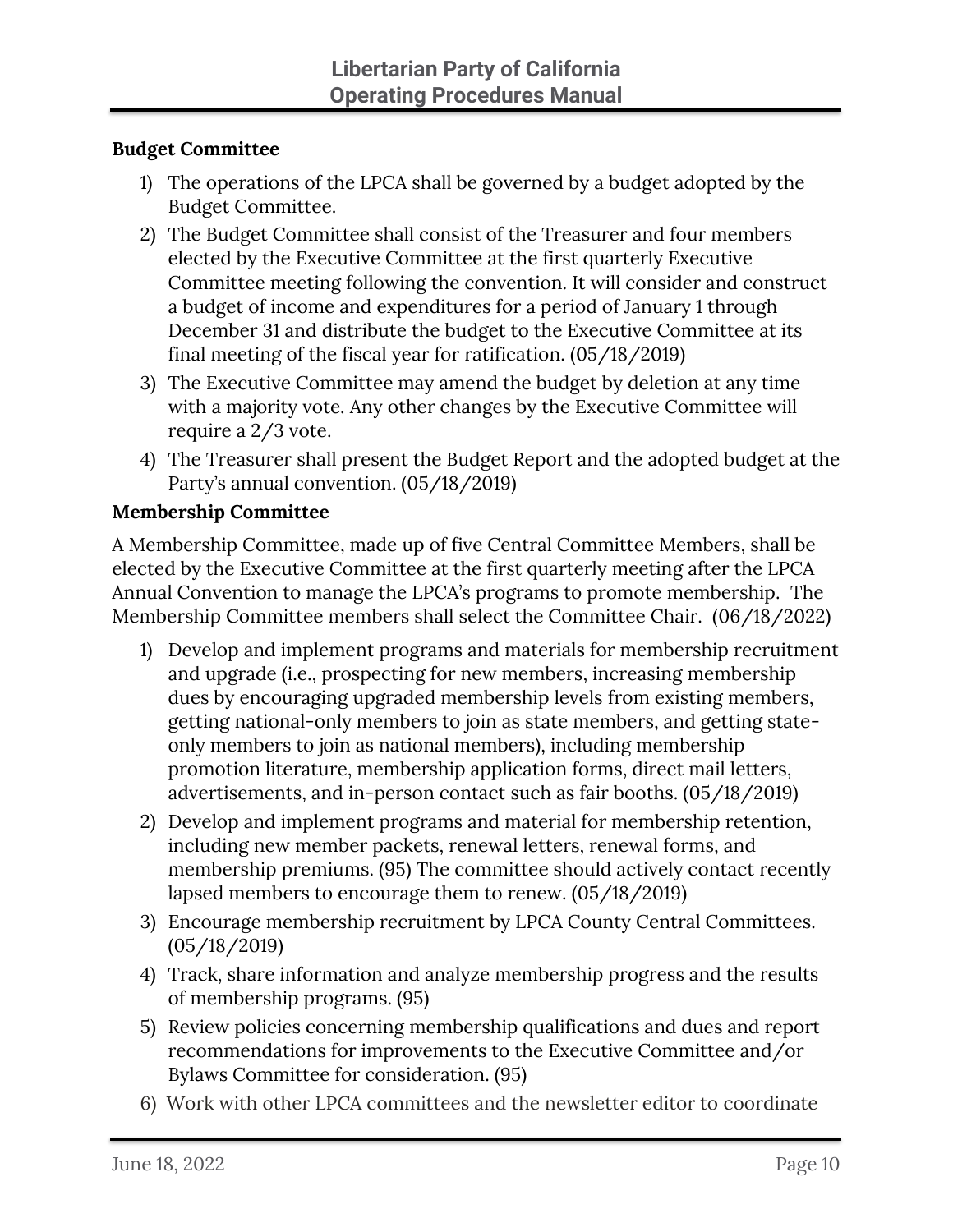activities which involve solicitation of new memberships or dues. (05/18/2019)

- 7) The Membership Committee has the authority to establish membership categories and pricing for the Libertarian Party of California. (09/23/2017)
- 8) Membership Committee should attempt to contact Life Members to insure they are still active and engaged. (05/18/2019)

# <span id="page-13-0"></span>**Credentials Committee**

A Credentials Committee made up of five Central Committee Members shall be created to assist the Secretary at the Party's Annual Convention. Five members will be appointed to the Credentials Committee by the Executive Committee and the committee shall select the committee chair. The Credentials Committee is required to retain a list of all Delegates in attendance of the Convention and provide periodic credentials reports to the Secretary during the convention to be reported to the delegates. (05/18/2019)

## <span id="page-13-1"></span>**Candidate Support Committees**

Per Bylaw 16 the LPCA shall establish at least one campaign fund which funds shall be allocated to candidates of the Libertarian Party.

# **FPPC Candidate Support Committee**

The Libertarian Party of California FPPC Candidate Support Committee (LPCA FPPC CSC) shall be formed to raise money to support qualified Libertarian candidates in California and/or support campaign publicity not specifically promoting an individual candidacy.

The Treasurer of this Committee shall not be an officer of the LPCA, shall serve a term contemporaneous with the term of the Treasurer of the LPCA, and shall be the Assistant Treasurer of the LPCA FPPC Committee.

The Chair of the LPCA CSC shall be the state party Chair, and the Treasurer shall be appointed by the Chair. The remaining five members shall be elected by the Executive Committee at the first quarterly meeting after the convention. The Candidate Support Committee shall consist of seven members.

The Candidate Support Committee shall be charged with:

- 1) Determining which non-federal candidates to support
- 2) Reviewing the unrestricted account records for accuracy and assisting the LPCA's treasurer with timely filing of Fair Political Practice Commission (FPPC) reports. (03/19/2022)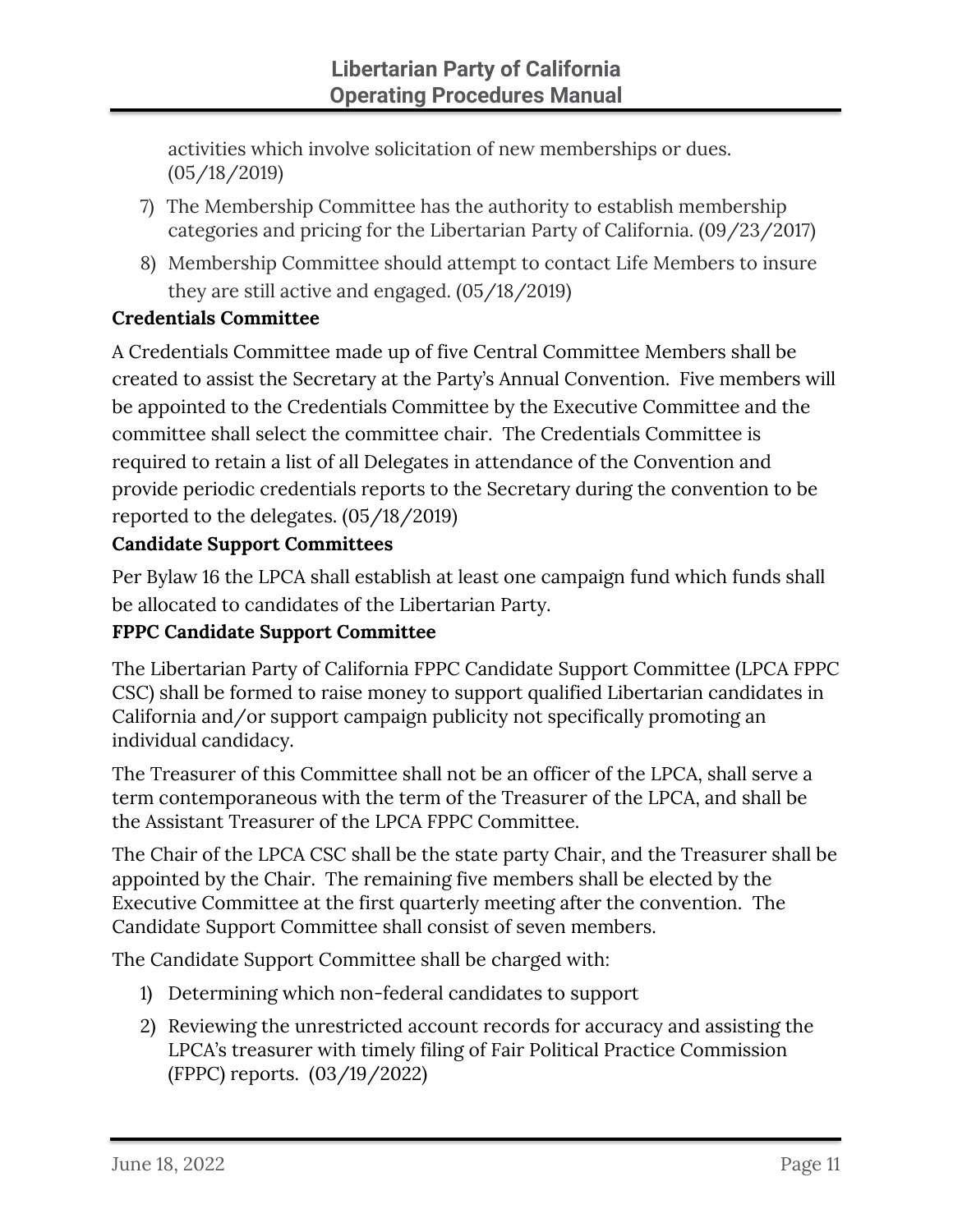#### **FEC Candidate Support Committee**

The Libertarian Party of California FEC Candidate Support Committee (LPCA FEC CSC) shall be formed to raise money to support qualified Libertarian federal candidates in California and/or support campaign publicity not specifically promoting an individual candidacy.

The members of this committee shall be the same members as the LPCA FPPC CSC.

The FEC Candidate Support Committee shall be charged with:

- 1) Determining which federal candidates to support
- 2) Review the account records for accuracy and assist the LPCA's treasurer with timely filing of Federal Elections Commission (FEC) reports. (09/12/2020)

#### <span id="page-14-0"></span>**Historical Preservation Committee**

The LPCA Executive Committee shall elect five members to a Historical Preservation Committee, which shall be responsible for directing the preservation and publication of Party historical documents and shall report its activities and decisions to the Executive Committee at each Executive Committee meeting. The election shall take place before the close of the first quarterly Executive Committee meeting. (03/19/2022)

#### <span id="page-14-1"></span>**Affiliate Support Committee**

This Committee shall be made up of seven members: the three Area Coordinators, and 4 members appointed by the executive committee. This committee shall be responsible for providing the county central committees support including, but not limited to, the following areas:

- 1) Affiliate growth strategy
- 2) Assistance drafting bylaws
- 3) Assistance learning RONR
- 4) Assistance with resources, including but not limited to, flyer templates, website templates and/or website design
- 5) Assistance with basic marketing and public relations instruction (12/11/2021)

#### <span id="page-14-2"></span>**Communications and Media Committee**

This Committee shall consist of up to seven members, elected by the Executive Committee before the close of the first quarterly Executive Committee meeting after Convention. (03/19/2022)

The Communications and Media Committee shall work as the LPCA's public relations and internal communications department. Its primary activities include writing and disseminating press releases, and highlighting the party's activities and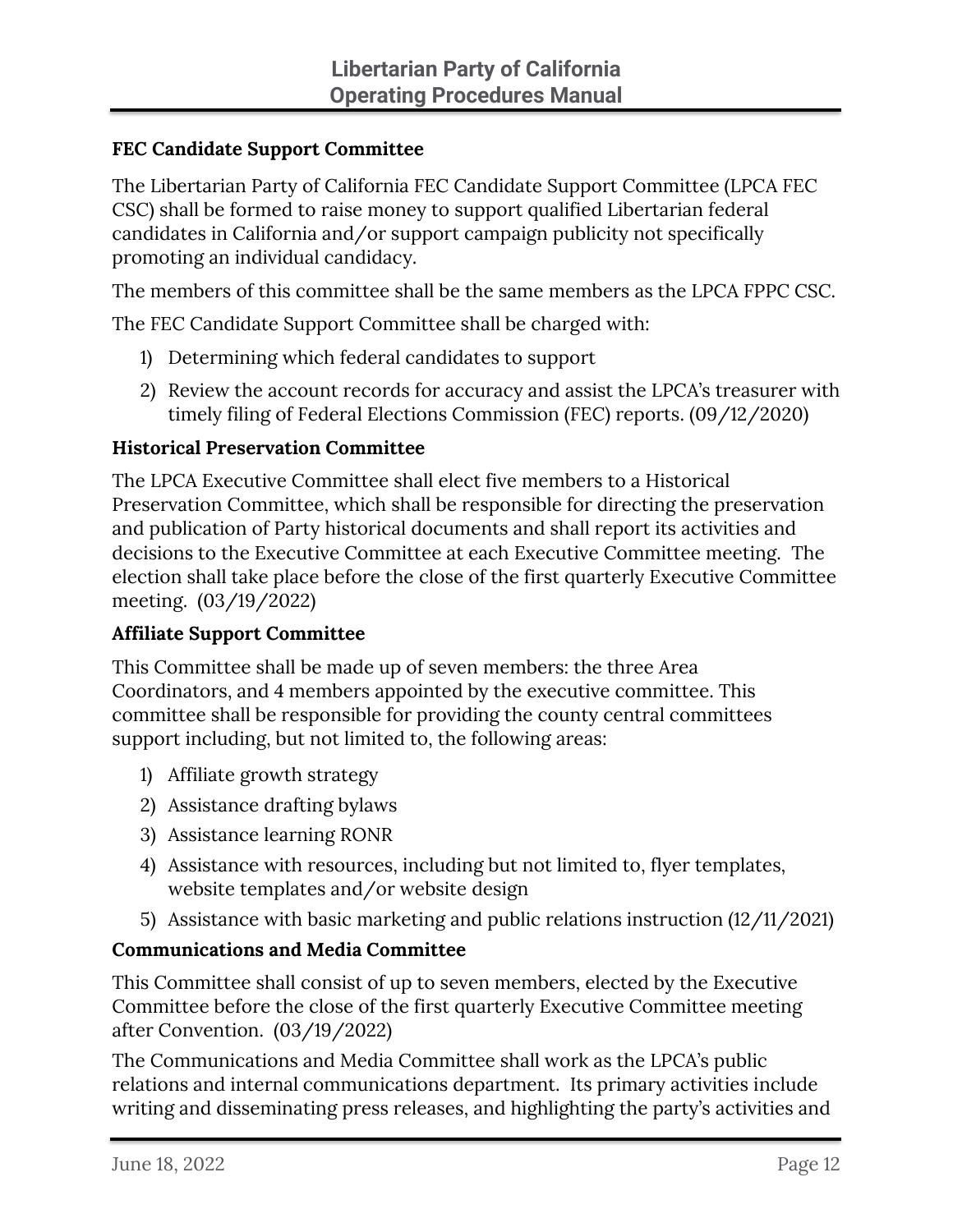public positions in a constructive and inclusive manner through social media engagement, thoughtful political analysis, and bi-monthly newsletters. (06/18/2022)

#### <span id="page-15-0"></span>**Strategic Planning Committee**

This Committee shall consist of up to 5 members, elected by the Executive Committee before the close of the first quarterly meeting after Convention. (03/19/2022)

The Strategic Planning Committee shall develop, and distribute to the membership, a strategic plan containing long-term and short-term strategies for expanding the influence and membership of the LPCA. The Committee shall monitor and assist with the implementation of the strategic plan on an ongoing basis. (06/18/2022)

#### <span id="page-15-1"></span>**Awards Committee**

The Awards Committee shall consist of five Central Committee Members appointed by the Executive Committee whose task shall be to establish awards to be given at the convention, set and manage the nomination process, select the award winners by committee vote, secure the awards, and present the awards at the convention.

#### <span id="page-15-2"></span>**Legislative Committee**

The Legislative Committee exists to educate about, and advocate Libertarian Party of California positions on, California state legislation, in communications with party affiliates, party members, legislators, and the general public.

The committee consists of up to seven members, including a chair, with open participation in meetings available to state or county Executive Committee members. The committee shall be elected by the Executive Committee. (06/18/2022)

#### <span id="page-15-3"></span>**Convention Committee**

The Chair of this Committee shall be elected by the Executive Committee. The Committee Chair shall appoint as many members of the Committee as the Chair deems necessary. (The foregoing provisions do not take effect until the close of the 2023 LPCA Convention.) This Committee is responsible for planning all aspects of the LPCA Annual Convention. (06/18/2022)

#### <span id="page-15-4"></span>**Executive Committee Veto Provision**

Except where otherwise indicated per the Bylaws, the Executive Committee shall have the authority to remove any member appointed by the Party Chair to any Standing Committee with a 2/3 supermajority vote of all members of the Executive Committee. (04/17/2019)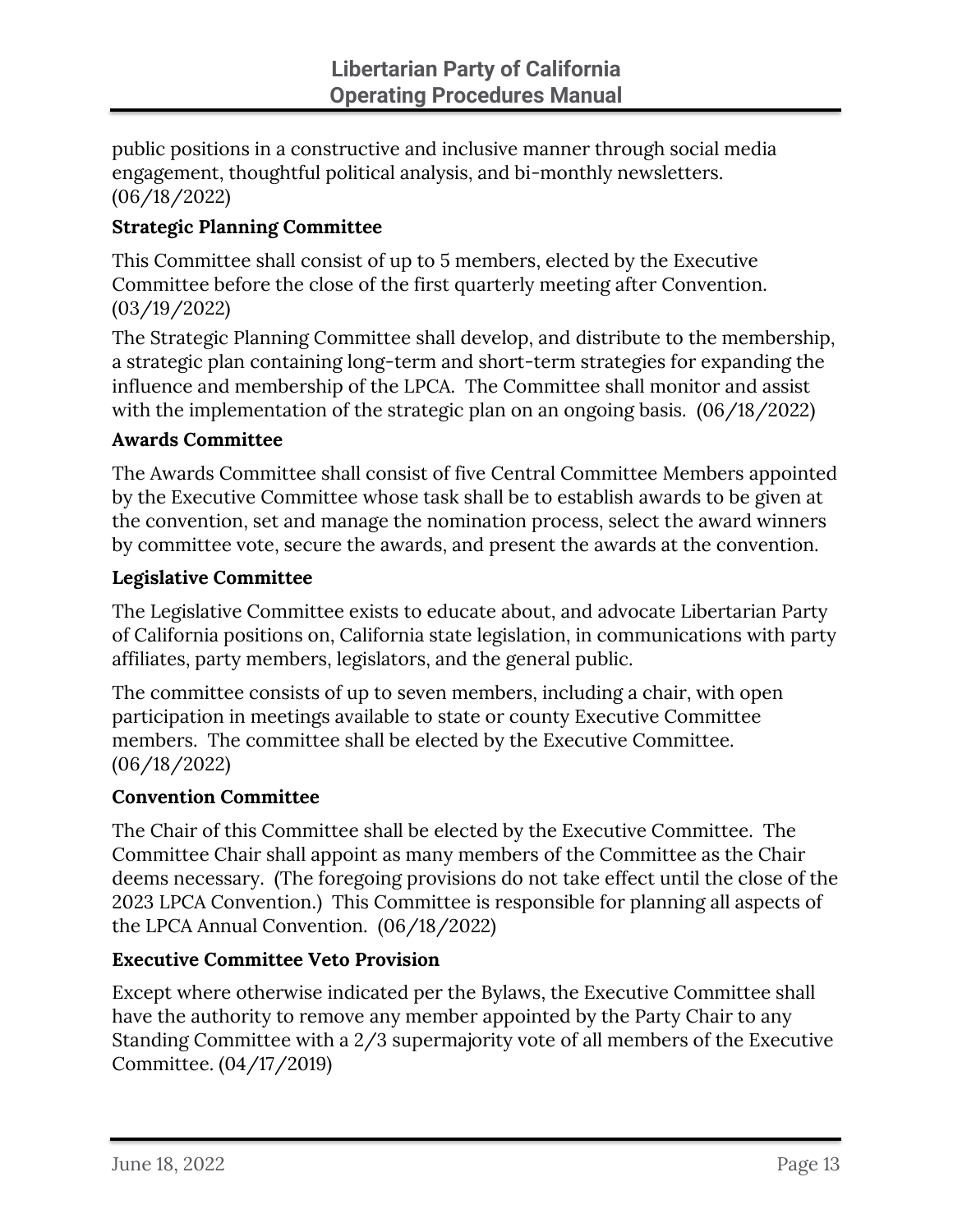# **Conventions**

#### <span id="page-16-1"></span><span id="page-16-0"></span>**Contracts**

Starting with 1995 convention, all convention contracts will include a requirement for a written convention report, to be submitted within 90 days of the close of the convention. (1-93-06.1)

#### <span id="page-16-2"></span>**Audit / Profits**

When a convention contract includes remuneration as a percentage of the profit, the party reserves the right to audit the books of the convention to verify those profits. (2-93-06.2)

## **Contracts**

#### <span id="page-16-4"></span><span id="page-16-3"></span>**Treasurer**

The treasurer is to receive a copy of all contracts. (3,93-06.3)

The contract between the LPCA and the party engaged to organize the LPCA's annual convention shall be made available to the Chair of the Convention Oversight Committee, and to the other Convention oversight Committee members upon request. (Revised by ExCom March 17, 2001)

#### <span id="page-16-5"></span>**Reimbursement**

All fees and expenses submitted by contractors for reimbursement must be receipt or document supported, whichever is appropriate. (2-84-72.2)

#### <span id="page-16-6"></span>**Budget allowances**

Monthly budget allowances are to be construed as limiting the average monthly expense in a year, not as limiting the expenses in a month with a particularly heavy workload. (2-84-72.2)

#### <span id="page-16-7"></span>**Contract Renewal**

Contracts shall be for no longer than one year; negotiation of new contracts or renewal of existing contracts will be explored annually. (2-84-72.2)

#### <span id="page-16-8"></span>**Debt to party**

The LPCA shall withhold further monies from the hands of any person owing funds to the LPCA. (1 -90-11. l)

#### <span id="page-16-9"></span>**Contractors**

**Conflict of Interest:** Any contractor who is a member of the Executive Committee may not vote on any appropriation affecting that contractor. (2-84-72.2)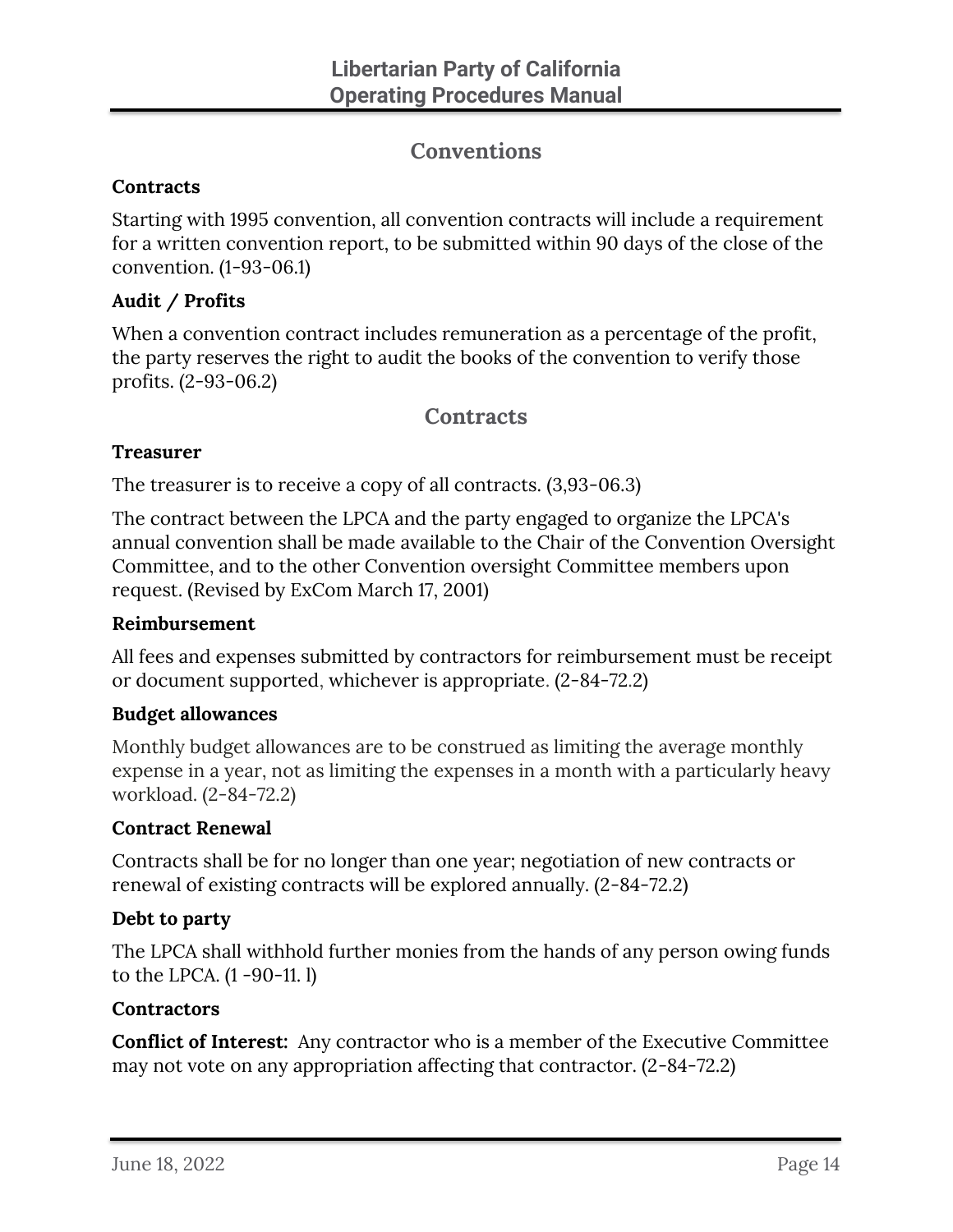# **Membership**

#### <span id="page-17-1"></span><span id="page-17-0"></span>**Lapsed Members**

Lapsed members shall be retained in the data base. (3-89-08.3)

#### <span id="page-17-2"></span>**Out of State Members**

Minimum dues for out of state membership shall be \$25 (07/04/2000)

#### <span id="page-17-3"></span>**Monthly Pledge Members**

Immediately begin membership renewal for credit card pledgers of \$10 or more. (Passed by ExCom 12/16/2000)

#### <span id="page-17-5"></span><span id="page-17-4"></span>**Membership Dues Sharing**

#### **Inactive Counties**

Dues revenue allocated to counties shall be paid to active counties on a semi-annual basis. (Revised 09/23/2017)

The Treasurer will have the discretion to consider checks which have not cleared the bank within no less than three months and no more than six months to be considered void and the money returned to the general fund. (Revised 09/08/2018).

An inactive region, upon becoming active, shall be given a lump sum equal to its current monthly dues allocation multiplied by the number of months it has been inactive, not to exceed 12 months. (97-03)

#### <span id="page-17-6"></span>**Active Counties**

All contributions not called "dues" shall go to the organization which originated the solicitation or to any project designated by the sender. (8-89 second page-08.2; revised 07/01/2013)

#### <span id="page-17-8"></span><span id="page-17-7"></span>**Membership Database**

#### **Data Exchange:**

The policy on handling of the membership database was amended to allow certain forms of transmission provided the information is encrypted. (4-2- 95)

#### **Database:**

<span id="page-17-9"></span>All those receiving a copy of the LPCA database should agree to:

- A. sign a contract citing the specific use granted to the person or organization by the LPCA;
- B. encrypt the LPCA database when not in use to provide adequate security so